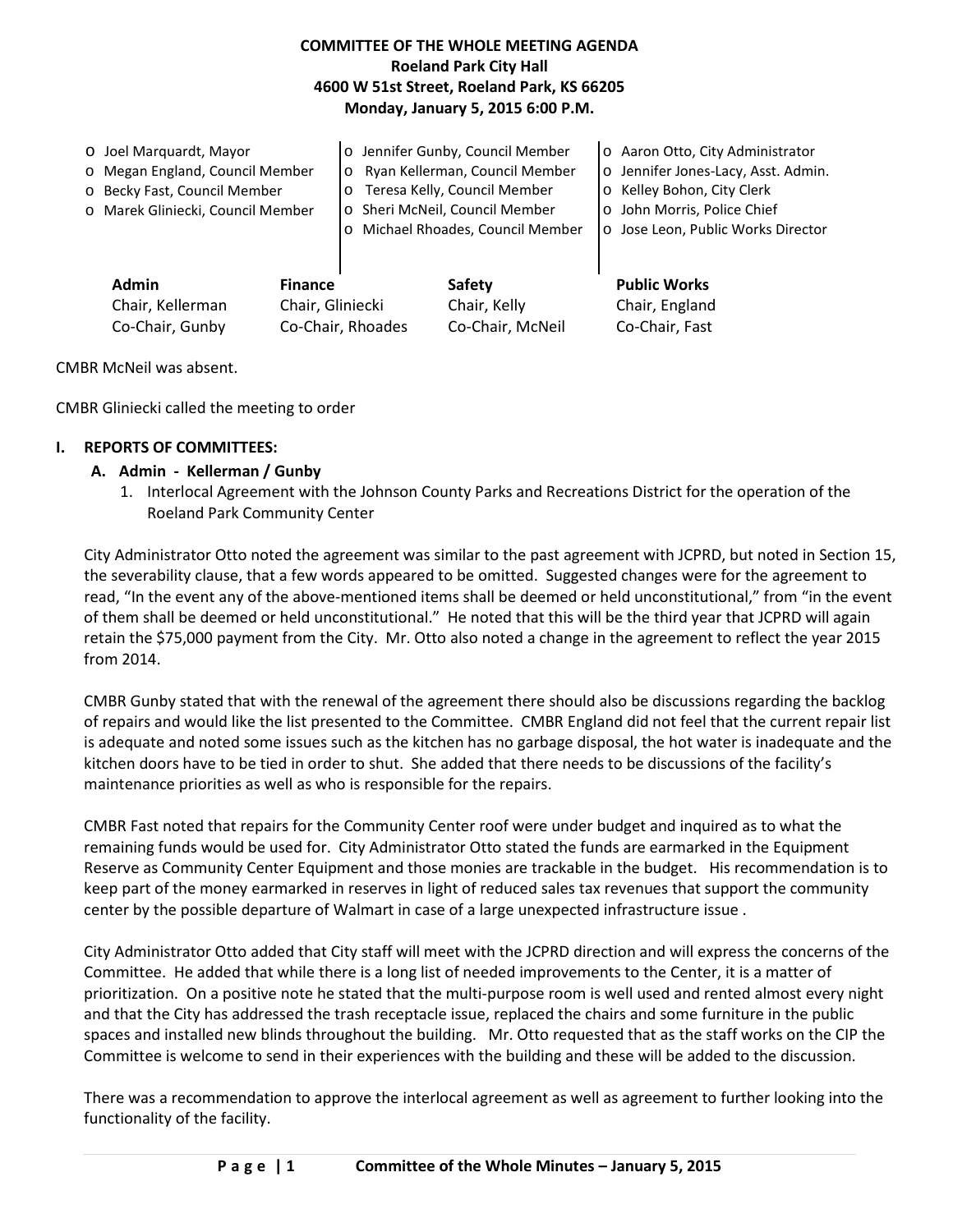2. Surplus Property List

City Administrator Otto stated there are 46 folding chairs from the courtroom in surplus and staff is looking for a place to store them. CMBR Gunby suggested these chairs could be used for event seating in the park. If storage is not located, the City does not wish to pay for storage, and the chairs are sold as surplus, chairs from the Community Center will be used for community events.

Other surplus items include two Toshiba Thrive tablets that are not being utilized, a 1997 Ford Explorer and three CPU towers from Public Works. There is a potential to keep the CPUs stored at the Community Center for a potential computer lab at that location.

There was Committee recommendation to declare these items as surplus and forward to a later Council agenda.

3. Planning Commissioners delegates to the East Cloverleaf Working Group - Kyle Rogler and Darren Nielsen

Mayor Marquardt introduced Planning Commissioners Kyle Rogler and Darren Nielsen to the Council.

Kyle Rogler is a practitioner at BNIM Architects. He noted that two years ago the Mayor started an Architect/Development Group with the first site as the East Cloverleaf. He discussed his initial involvement with the site and approached the City of Mission about their potential cooperation.

Darren Nielsen is with HNTB and has been on the Planning Commission a little over a year. He and his wife have lived in Roeland Park for about 10 years joined the Planning Commission to get more involved with the City.

## Ma

City Administrator Otto reiterated in addition to the two Planning Commissioners, CMBR Gliniecki and CMBR McNeil will be the Governing Body members on the committee, with Mayor Marquardt named as an alternate.

There was a recommendation to move this forward to the January Council meeting.

4. City Administrator's Report

City Administrator Otto asked for input from the Committee for a welcome packet for the new advisory committee members. He stated he would include a welcome letter, a Kansas Open Meetings and Open Records summary, a copy of the ethics ordinance, their city code charter and meeting dates, adding that agendas were expected in advance of the meetings and having minutes within a week.

CMBR Kelly would like the KOMA/KORA information in their packets. Mr. Otto added there several pages on open meetings in the packets, which walks them through issues dealing with e-mail etiquette. CMBR England would also like to see a list of expectations of committee members included.

City Administrator Otto stated he has received a response from Shafer, Kline & Warren regarding Commerce Bank, and the topic is scheduled for a future meeting. . Progress is continuing to move that issue forward.

Mr. Otto noted that Neighborhood Watch signs were ordered by end of year and thanked the group that worked on selecting the signs.

A special thanks was given to Public Works who did an amazing job cleaning carpets in the City Hall building.

It was noted that the leaf pickup program ended December  $10^{th}$  with the Public Works department systematically cleaning up the entire City. Mr. Otto added that for the first time the City sent 20 certified letters to some residents who had extraordinarily large piles of leaves in front of their property, which were put out after December  $10^{th}$  cut off date. These notes explain that it is the resident's responsibility to now bag those leaves and remove them from the street. The City has switched to snow operations and therefore, not picking up any further leaves.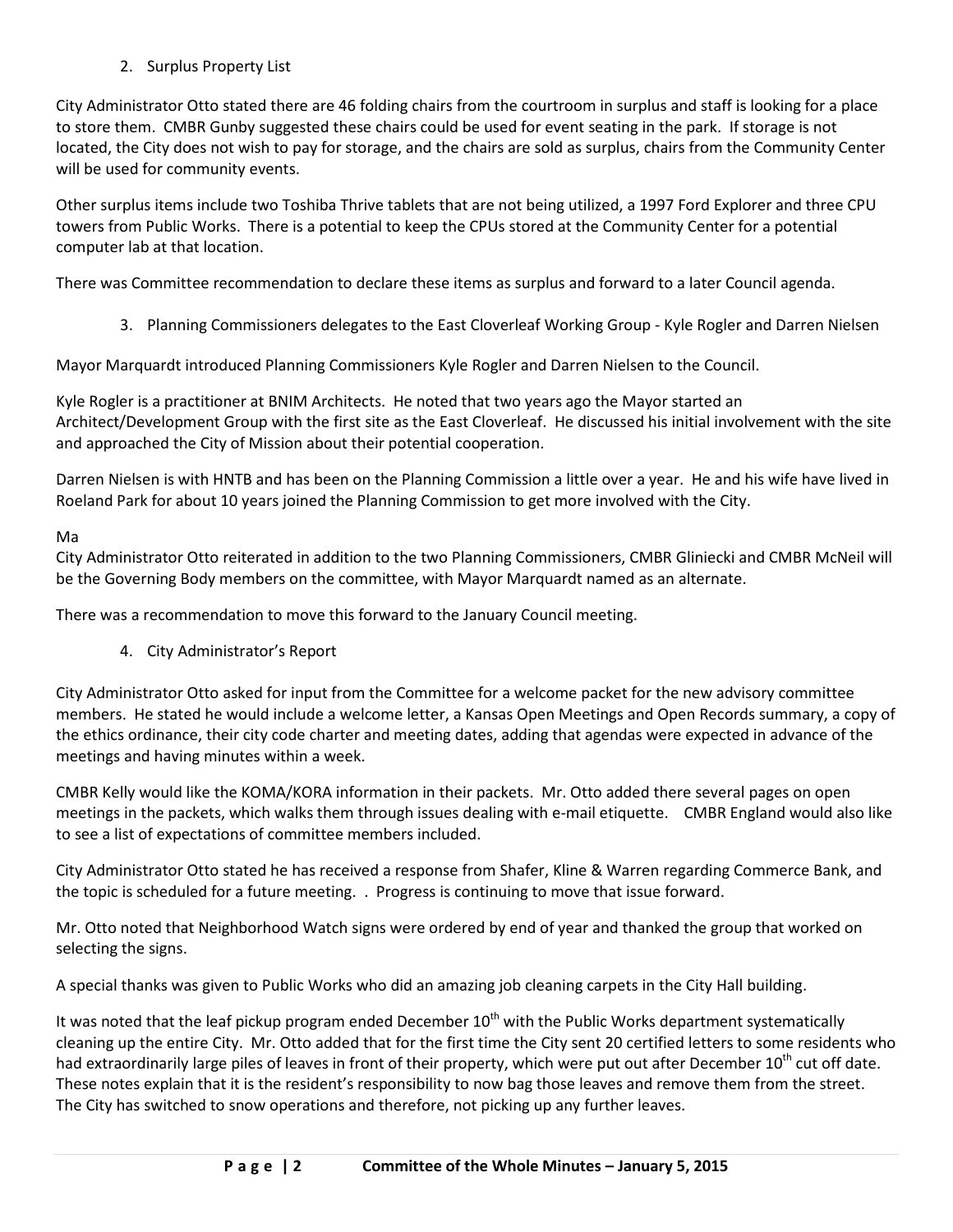CMBR Rhoades asked to see a list of who received letters in his ward to which City Administrator Otto will see if this is possible.

CMBR Fast stated she had heard from residents that it was difficult with the snow and rain to get leaves out by the December  $10^{th}$  deadline. City Administrator Otto stated even with the December  $10^{th}$  cut off, leaf pickup continued through the following week. He believed there was an issue with companies bringing in and dumping leaves on the streets as well as residents putting their own out late. Public Works Director Leon stated that pickup was slowed the final week due to rain, but was very confident his department systematically cleaned all the streets in Roeland Park. He also noted that once streets were cleaned, they did not go back and repeat the process.

Councilmembers stated they saw neighbors who missed the deadline having to rake up their own leaves CMBR Kellerman felt in years past, due to weather, residents were granted some leniency. Mr. Leon reiterated December  $10<sup>th</sup>$ was the final day and assumed leaves would be out by then. It was believed all residents knew of the deadline due to the City promoting the event and the program was completed by the posted scheduled time. City Administrator Otto closed in saying that the machinery held up and has now transitioned over for snow removal.

A final item Mr. Otto brought to the Committee's attention was a homeowner in the City would like to list their residence online as a bed and breakfast site. CMBR England suggested that staff look into best practices by the National League of Cities and tourism. This could be a topic for a future discussion.

5. Chapter 2 Revisions Animal Control and Regulations

City Administrator Otto - provided proposed revised packet to Committee with suggestions made by Committee.

CMBR Kellerman chaired the discussion regarding the revisions of the Chapter II. Animal Control and Regulation. There was much discussion and debate and many items reached a recommendation will move forward to a Council agenda. City Administrator Otto noted that the blue text represents additions and the strike-outs are suggestions to be removed.

Article 1, General Provisions

2-101, Definitions.

*2-101(e)* - recommendation to the defined changes.

*2-101(j)* - recommendation this item will be rewritten removing the dangerous or vicious animal language and replaced with the definition of an ear-tipped feral cat.

*2-101(m)* - recommendation to the defined changes.

2-101(p) - recommendation to remove Immediate Control language and replace with Kennel definition.

*2-101(s)* - recommendation to add language regarding ear-tipped feral cat.

*2-102*, Animal Control Officer; Duty to Impound; Citation Alternative

*2-102* - CMBR Fast would like City Attorney Shortlidge to review the best practices research regarding general entry and implied consent for entry onto a property by law enforcement. Ms. Fast provided Unified Government's ordinance language, which Mr. Shortlidge believed as appropriate for Roeland Park.

City Attorney Shortlidge responded to CMBR Gliniecki regarding the authority of Northeast Animal Control, stating Animal Control adheres to the guidelines in place by Roeland Park. CMBR Kelly wanted to ensure Animal Control will be made aware of the changes to the City's ordinance. Mr. Shortlidge also believed this language would be a better fit in Section 2-104, Same; Right of Entry; Unlawful Interference, and that the language should be rewritten to match the City's ordinance language.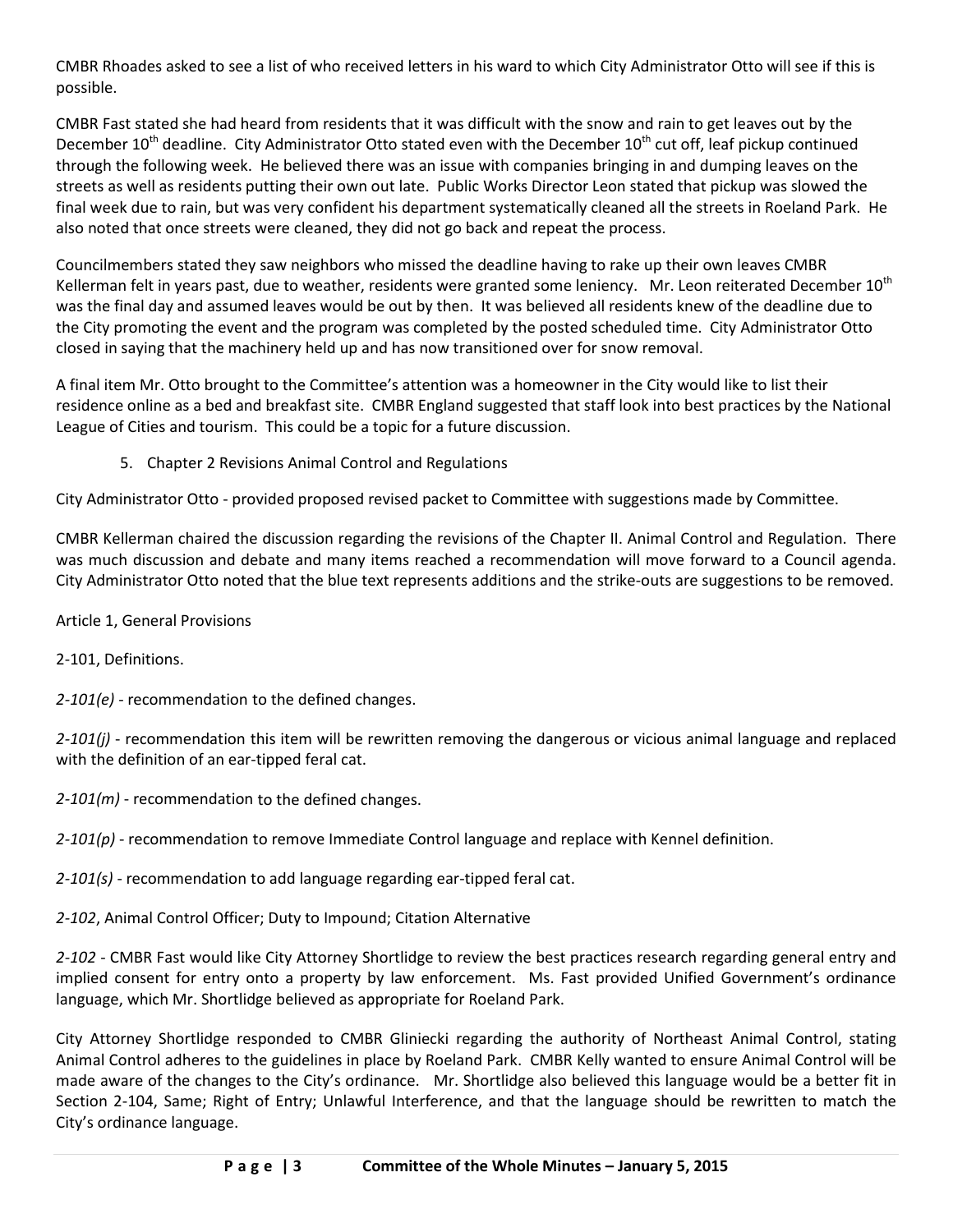A recommendation was reached for staff to rewrite the language submitted by CMBR Fast to match the City's ordinance language and will move this item to Section 2-104.

*2-103(c)* - recommendation to the defined changes.

*2-104* - City Attorney Shortlidge recommended "plain view" be substituted for "plain sight" to conform to the recognized exception to the search warrant requirement. A recommendation was reached by the Committee.

*2-107(a) - (k)* - recommendation to the defined changes.

*2-108 (d)* - recommendation to delete and replace language as specified.

*2-109(a)* - recommendation to delete and replace language as specified.

*2-110* - Staff was directed to research the definition of vermin and to rewrite language so mouse traps would not be considered a violation of the ordinance. There was a recommendation to table this issue for further discussion.

*2-111*; Nuisance, has been moved to Section 2-126. Section 2-111 has been replaced with the Animal Confines; Shelters language.

*2-111(e)* - recommendation to the addition of the new language.

*2-112* - by recommendation Noisy Animals has been moved to Section 2-126. Section 2-112 has been replaced with Death of Animals language.

*2-115*, Vicious Animals - recommendation to reword this section to two different sections to allow for expansion of "dangerous and vicious" and is now Sections 2-127 and 2-128.

*2-115(c)* - recommendation to recommended changes.

*2-116*, Running at Large, covered under Nuisance animals, recommendation to move to Section 2-126.

*2-119(b)* - There was extensive discussion as to the City's procedure for permitting animals beyond the City's current limits. City Clerk Bohon stated she sends notifications to surrounding residents of those requesting permits. If there is no response or protest, then permits are usually administratively approved. If there is an issue, this will be presented to the Governing Body. CMBR Gliniecki proposed that language be written into the ordinance reflecting this policy.

*2-120(f)* - Animal Foster Homes - There was extensive Committee discussion on animal foster home regulations, number of animals in a residence, whether special licenses permits were needed. A recommendation was reached that foster animals shall be included in the total number of animals permitted per residence.

*2-120-(g)* - recommendation to table this item for further discussion.

*2-125* – recommendation to incorporate this section, Animals Defecating on Property of Others into Section 1-126; Nuisance Animals.

*2-126(a) to (ii)* - recommendation that CMBR Gunby will work with CMBR Kelly to work on the definition of neighbor to clarify the term and make it consistent throughout the ordinance. City Attorney Shortlidge noted that the language cannot be objective such as "excessive noise" and should be written to incorporate the reasonable man standard clarifying, "so as to disturb the sleep or peace of a neighbor of reasonable sensibilities."

*2-126(a), (b) and (c)* - recommendation was reached on defined changes.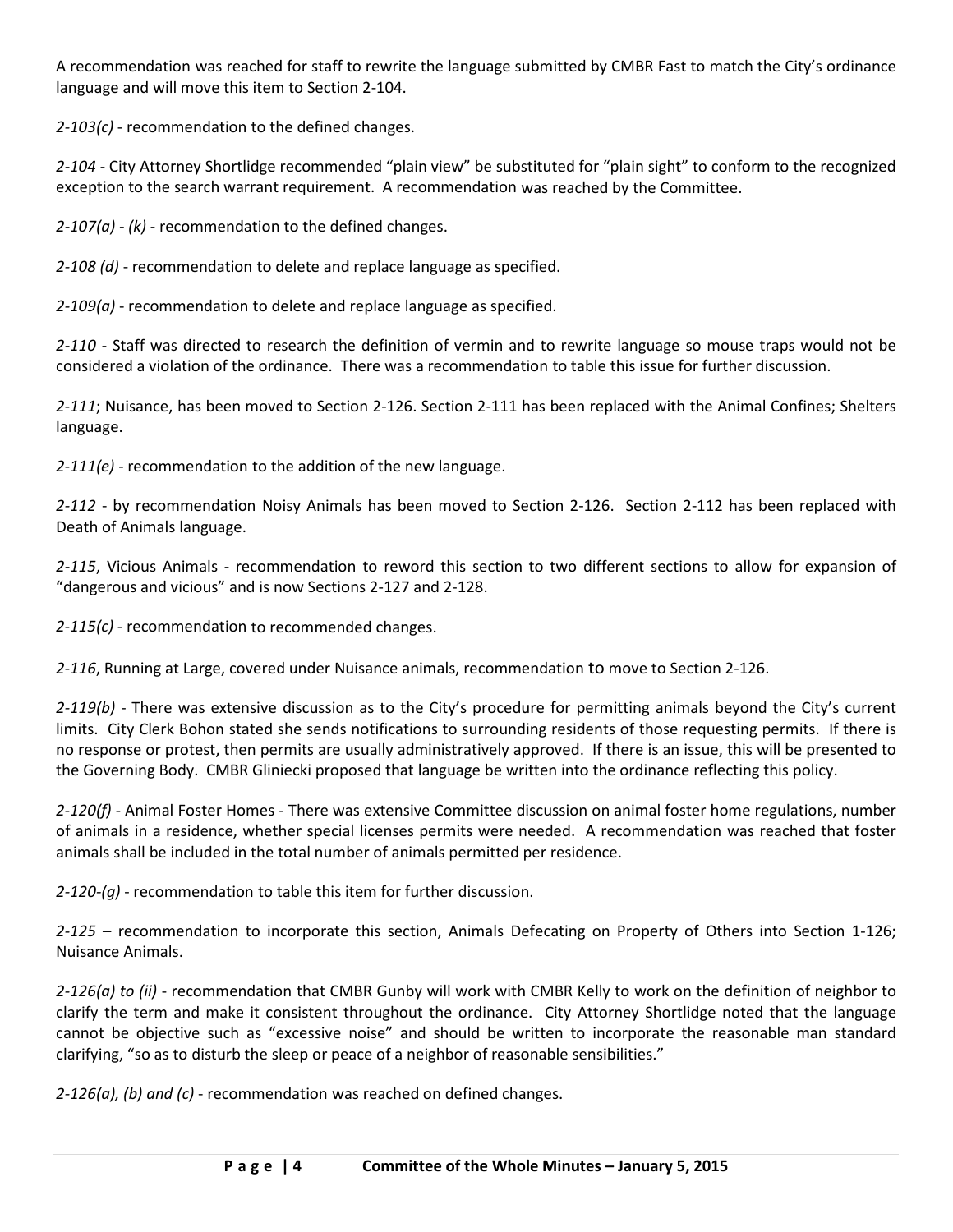*2-126(d)(3)* - recommendation to remove the strike-outs and add language suggested by Mr. Shortlidge that, "An owner, while participating in supervised obedience classes or trials, shall be deemed to be in compliance."

*2-126(e), (f) and (g)* - recommendation was reached on the defined changes.

#### *Citizen Comment*

*Roger Cooper, 4730 El Monte.* Roger spoke on the barking dog issue and the distance that should be covered in the ordinance for this section.

*2-301* - Exotic animals - Intern Ted Clemons provided background information on the list of exotic animals. There was discussion regarding changing the term from "exotic" to "dangerous." There was also extensive conversation regarding the listing of animals, what other cities allow and that Roeland Park is the only municipality to disallow porcupines. After lengthy discussion there was a recommendation to leave the language as written. The Committee then thanked Intern Clemons for his research.

The Committee then held a discussion on whether to table the remainder of the Animal Ordinance discussion and proceed with the agenda to which there was majority recommendation to proceed with the Animal Ordinance.

The Committee then took a brief recess.

A second majority recommendation was reached to move forward with the animal ordinance discussion. Mayor Marquardt asked for and received a majority recommendation to reassess the remainder of the meeting in one hour.

The Committee also reached a recommendation to have City Attorney Shortlidge remain for the next hour. *2-127*; Dangerous Animals. CMBR Gunby gave background information to the creation of this section.

*2-127(a)* - recommendation to the defined changes.

*2-127(b)* - recommendation to delete the word "Teasing" from 2-127(b)(1)

*2-127(b)(3)* - recommendation to remove the words "sustained vicious."

*2-127(b)(3)* - recommendation to leave the remaining wording of the section.

*2-127(b)(3)* - recommendation to change the words "dog or cat" to "domestic animal."

There was a majority recommendation to globally change all instances of "dog or cat" to "domestic animal."

*2-127(b) -* recommendation to approve with discussed corrections.

*2-127(c), (d), (e) and (f)* - recommendation to approve the defined changes.

*2-128*; Vicious Animals. There was a recommendation to accept the changes, noting in subsection (c) the word "dangerous" should be changed to "vicious."

*2-206*; Running at Large was moved to the Nuisance Animals section and 2-206 has been replaced with the Impoundment provisions.

*1-121* - Discussion reverted back to this section with CMBR Gunby clarifying that fines would be determined by Municipal Court and the maximum fine under state statute is \$2,500. Staff will review for the next meeting the procedure if the provisions of the ordinance are broken. There was a recommendation to delete Section 1-121 as this was under the purview of the Municipal Court.

*2-211* - There was no majority recommendation for breed specific language. CMBR Fast abstained from voting. The item will forward for further discussion.

*2-410* - recommendation to delete this section.

## (The Remaining Items were Tabled for a Later Agenda)

6. Location of Solid Waste Containers